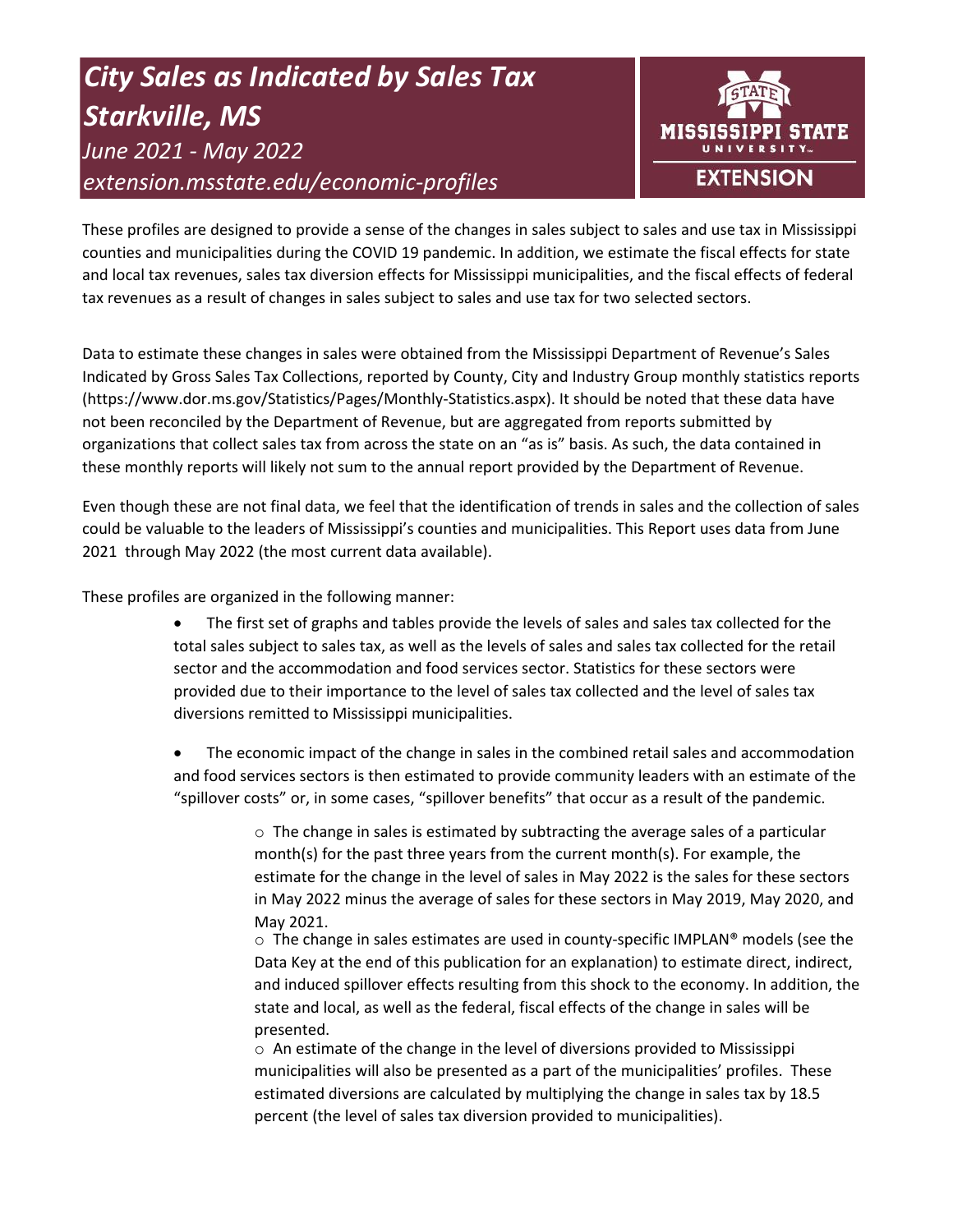| Total Sales as Indicated by Sales Tax (\$000s) |           |           |           | Total Sales Tax Collected (\$000s) |           |         |         |         |         |
|------------------------------------------------|-----------|-----------|-----------|------------------------------------|-----------|---------|---------|---------|---------|
| Month                                          | 2019      | 2020      | 2021      | 2022                               | Month     | 2019    | 2020    | 2021    | 2022    |
| January                                        | \$86,063  | \$91,279  | \$99,401  | \$104,277                          | January   | \$3,736 | \$3,882 | \$4,038 | \$4,477 |
| February                                       | \$69,981  | \$81,833  | \$82,259  | \$91,867                           | February  | \$3,158 | \$3,383 | \$3,599 | \$3,666 |
| March                                          | \$69,294  | \$82,092  | \$82,806  | \$96,962                           | March     | \$3,316 | \$3,504 | \$3,280 | \$4,035 |
| April                                          | \$89,350  | \$89,150  | \$116,628 | \$119,368                          | April     | \$3,789 | \$3,427 | \$4,650 | \$4,754 |
| May                                            | \$75,857  | \$69,473  | \$105,919 | \$112,739                          | May       | \$3,580 | \$2,957 | \$4,526 | \$4,664 |
| June                                           | \$75,742  | \$79,216  | \$94,372  |                                    | June      | \$3,497 | \$3,550 | \$3,999 |         |
| July                                           | \$92,042  | \$95,387  | \$109,727 |                                    | July      | \$3,436 | \$3,788 | \$4,113 |         |
| August                                         | \$69,825  | \$90,962  | \$94,231  |                                    | August    | \$3,216 | \$3,660 | \$4,010 |         |
| September                                      | \$91,500  | \$92,551  | \$103,123 |                                    | September | \$3,872 | \$3,930 | \$4,321 |         |
| October                                        | \$113,932 | \$93,464  | \$114,133 |                                    | October   | \$3,928 | \$3,932 | \$4,558 |         |
| November                                       | \$89,699  | \$134,941 | \$108,633 |                                    | November  | \$3,665 | \$4,099 | \$4,356 |         |
| December                                       | \$87,244  | \$86,936  | \$108,274 |                                    | December  | \$3,744 | \$3,605 | \$4,260 |         |



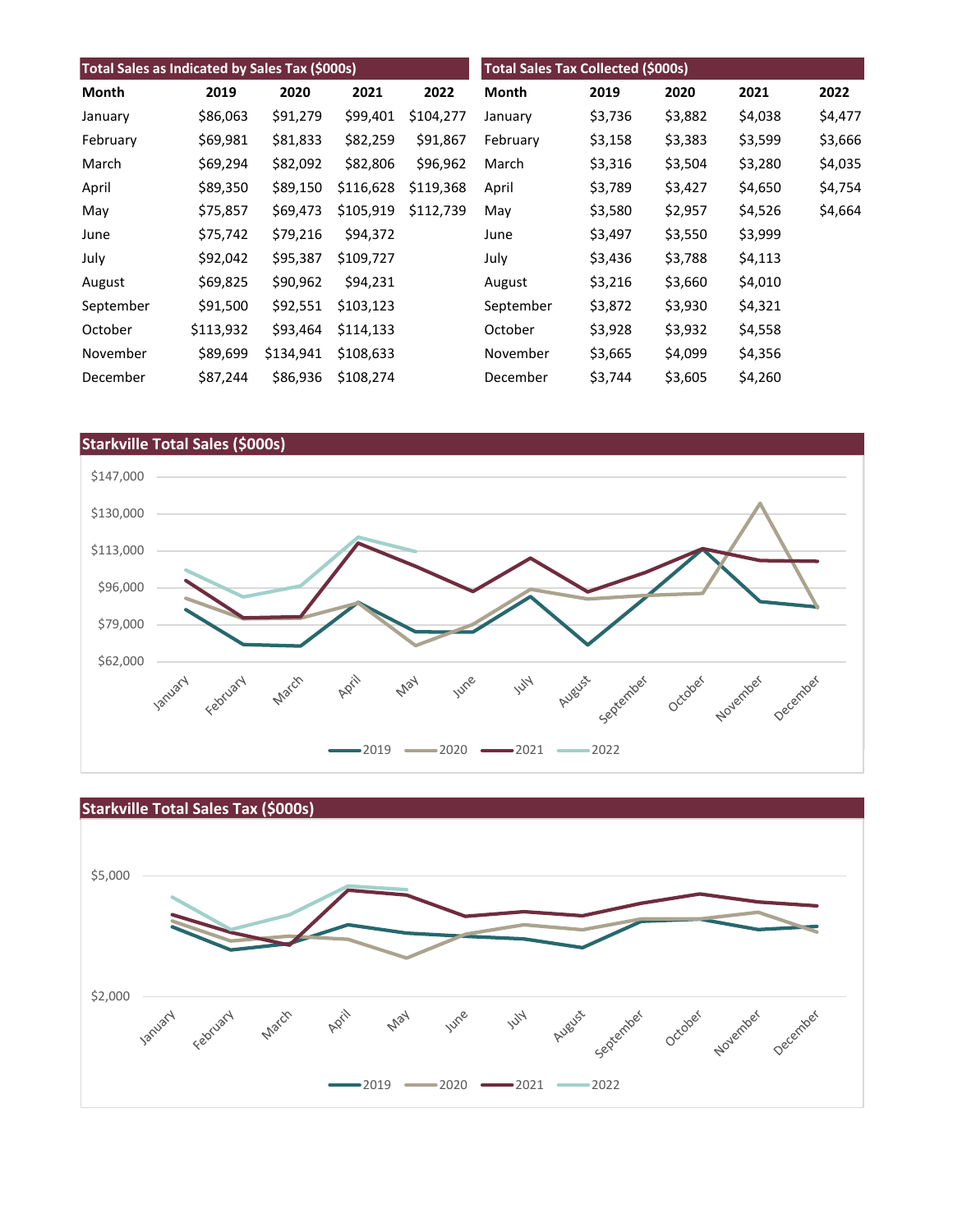| Retail Sector Sales as Indicated by Sales Tax (\$000s) |          |          |          | Retail Sector Sales Tax Collected (\$000s) |                 |         |         |         |         |
|--------------------------------------------------------|----------|----------|----------|--------------------------------------------|-----------------|---------|---------|---------|---------|
| Month                                                  | 2019     | 2020     | 2021     | 2022                                       | Month           | 2019    | 2020    | 2021    | 2022    |
| January                                                | \$44,662 | \$44,452 | \$46,935 | \$56,104                                   | January         | \$2,378 | \$2,369 | \$2,610 | \$2,791 |
| February                                               | \$35,321 | \$36,725 | \$38,187 | \$41,584                                   | February        | \$1,733 | \$1,799 | \$2,055 | \$2,025 |
| March                                                  | \$35,362 | \$36,405 | \$34,648 | \$44,550                                   | March           | \$1,826 | \$1,864 | \$1,868 | \$2,191 |
| April                                                  | \$39,239 | \$40,541 | \$48,648 | \$52,072                                   | April           | \$2,109 | \$2,081 | \$2,635 | \$2,725 |
| May                                                    | \$37,768 | \$35,744 | \$48,478 | \$53,442                                   | May             | \$1,902 | \$1,871 | \$2,488 | \$2,543 |
| June                                                   | \$38,144 | \$41,784 | \$43,744 |                                            | June            | \$1,921 | \$2,227 | \$2,213 |         |
| July                                                   | \$37,126 | \$42,627 | \$46,883 |                                            | July            | \$1,902 | \$2,296 | \$2,273 |         |
| August                                                 | \$35,322 | \$41,504 | \$46,359 |                                            | August          | \$1,783 | \$2,095 | \$2,270 |         |
| September                                              | \$41,907 | \$44,451 | \$48,659 |                                            | September       | \$2,135 | \$2,233 | \$2,418 |         |
| October                                                | \$39,586 | \$43,363 | \$48,492 |                                            | October         | \$2,091 | \$2,287 | \$2,492 |         |
| November                                               | \$38,973 | \$44,427 | \$46,418 |                                            | November        | \$1,919 | \$2,330 | \$2,306 |         |
| December                                               | \$38,488 | \$37,635 | \$47,924 |                                            | <b>December</b> | \$2,031 | \$2,056 | \$2,351 |         |



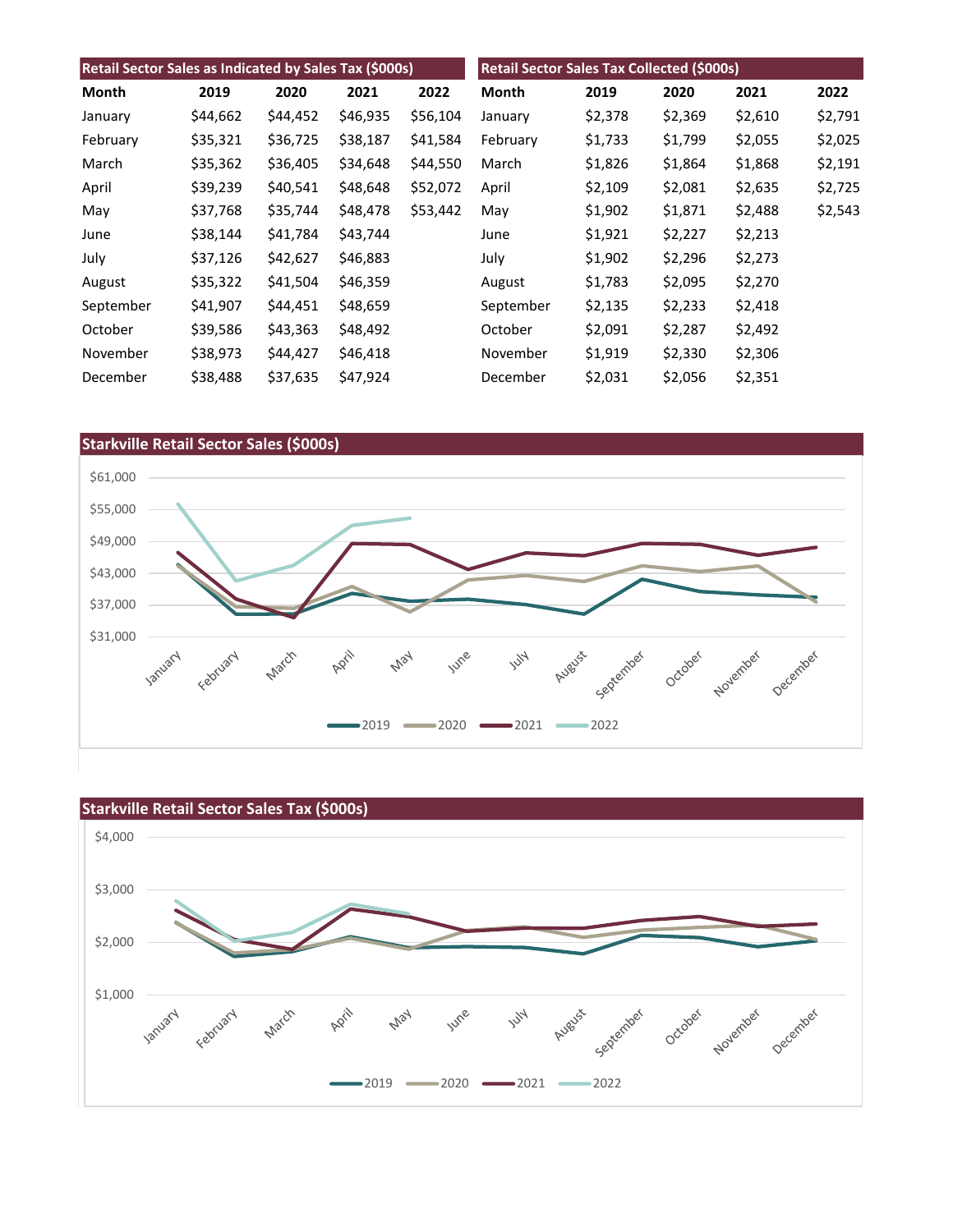| <b>Food Service and Accommodations Sector Sales</b><br>Subject to Sales Tax (\$000s) |          |          |          | <b>Food Service and Accommodations Sector Sales</b><br>Tax Collected (\$000s) |           |         |         |         |         |
|--------------------------------------------------------------------------------------|----------|----------|----------|-------------------------------------------------------------------------------|-----------|---------|---------|---------|---------|
|                                                                                      |          |          |          |                                                                               |           |         |         |         | Month   |
| January                                                                              | \$17,725 | \$26,122 | \$24,345 | \$30,893                                                                      | January   | \$792   | \$892   | \$804   | \$1,023 |
| February                                                                             | \$19,029 | \$30,033 | \$30,593 | \$32,567                                                                      | February  | \$852   | \$1,003 | \$1,008 | \$1,072 |
| March                                                                                | \$21,134 | \$31,758 | \$27,215 | \$37,251                                                                      | March     | \$942   | \$1,059 | \$894   | \$1,236 |
| April                                                                                | \$23,062 | \$22,450 | \$38,649 | \$40,400                                                                      | April     | \$1,028 | \$747   | \$1,272 | \$1,338 |
| May                                                                                  | \$23,521 | \$15,635 | \$40,116 | \$42,787                                                                      | May       | \$1,050 | \$520   | \$1,323 | \$1,415 |
| June                                                                                 | \$21,002 | \$22,090 | \$33,129 |                                                                               | June      | \$938   | \$736   | \$1,102 |         |
| July                                                                                 | \$20,355 | \$25,366 | \$34,543 |                                                                               | July      | \$907   | \$848   | \$1,145 |         |
| August                                                                               | \$18,204 | \$26,333 | \$33,261 |                                                                               | August    | \$817   | \$880   | \$1,103 |         |
| September                                                                            | \$32,405 | \$32,208 | \$38,278 |                                                                               | September | \$1,110 | \$1,065 | \$1,263 |         |
| October                                                                              | \$35,017 | \$30,228 | \$42,475 |                                                                               | October   | \$1,192 | \$993   | \$1,401 |         |
| November                                                                             | \$32,048 | \$34,370 | \$41,853 |                                                                               | November  | \$1,085 | \$1,128 | \$1,376 |         |
| December                                                                             | \$33,392 | \$29,397 | \$38,299 |                                                                               | December  | \$1,134 | \$967   | \$1,269 |         |

# **Starkville Food Service and Accommodations Sector Sales (\$000s)**



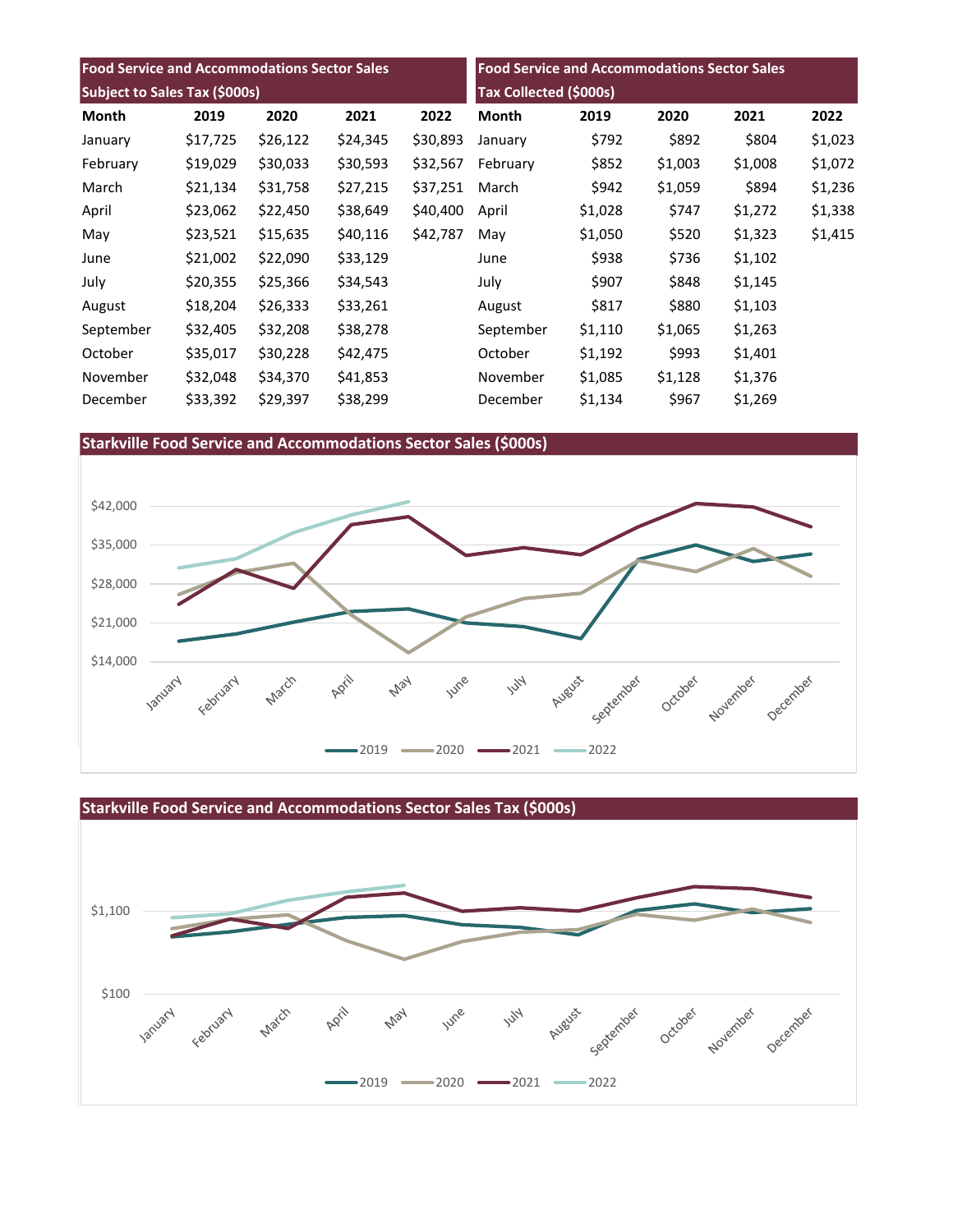| <b>Estimated Change in Sales</b>                      |                      |                 |                   |
|-------------------------------------------------------|----------------------|-----------------|-------------------|
|                                                       | <b>Sales</b>         | Average Sales*  | Change in         |
|                                                       | <b>Jun21 - May22</b> | Jun18 - May21   | <b>Sales</b>      |
| Agriculture, Forestry, Fishing and Hunting            | \$0                  | \$155,089       | ( \$155,089)      |
| Mining, Quarrying, and Oil and Gas Extraction         | \$0                  | \$0             | \$0               |
| <b>Utilities</b>                                      | \$12,900,000         | \$13,700,000    | (5744, 851)       |
| Construction                                          | \$16,200,000         | \$14,000,000    | \$2,145,620       |
| <b>Manufacturing</b>                                  | \$14,900,000         | \$26,200,000    | ( \$11,338,788)   |
| <b>Wholesale Trade</b>                                | \$98,800,000         | \$119,000,000   | ( \$20, 354, 072) |
| <b>Retail Trade</b>                                   | \$576,000,000        | \$477,000,000   | \$98,816,640      |
| <b>Transportation and Warehousing</b>                 | \$0                  | \$0             | \$0               |
| <b>Information</b>                                    | \$28,700,000         | \$27,200,000    | \$1,516,280       |
| <b>Finance and Insurance</b>                          | \$599,563            | \$872,635       | (5273,072)        |
| <b>Real Estate and Rental and Leasing</b>             | \$10,100,000         | \$7,275,019     | \$2,833,263       |
| Professional, Scientific, and Technical Services      | \$20,100,000         | \$20,500,000    | ( \$362, 378)     |
| <b>Management of Companies and Enterprises</b>        | \$0                  | \$0             | \$0               |
| <b>Admin/Support/Waste Mgt &amp; Remediation Svcs</b> | \$8,320,277          | \$7,074,950     | \$1,245,328       |
| <b>Educational Services</b>                           | \$0                  | \$0             | \$0               |
| <b>Health Care and Social Assistance</b>              | \$0                  | \$0             | \$0               |
| Arts, Entertainment, and Recreation                   | \$1,292,425          | \$909,133       | \$383,292         |
| <b>Accomodation and Food Services</b>                 | \$446,000,000        | \$307,000,000   | \$138,529,984     |
| <b>Other Services (except Public Administration)</b>  | \$15,100,000         | \$14,300,000    | \$750,862         |
| <b>Public Administration</b>                          | \$0                  | \$0             | \$0               |
| <b>Change in Total of Sector Sales</b>                | \$1,249,012,265      | \$1,035,186,826 | \$212,993,019     |

\*Average Sales is calculated as the sum of average monthly sales for the three previous years.

| <b>Economic Impact Summary from Change in Total of Sector Sales (IMPLAN)</b> |                   |                     |                             |               |  |  |  |
|------------------------------------------------------------------------------|-------------------|---------------------|-----------------------------|---------------|--|--|--|
| <b>Impact Type</b>                                                           | <b>Employment</b> | <b>Labor Income</b> | <b>Total Value</b><br>Added | Output        |  |  |  |
| <b>Direct Effect</b>                                                         | 3,213.8           | \$68,003,368        | \$115,500,000               | \$150,400,000 |  |  |  |
| <b>Indirect Effect</b>                                                       | 264.1             | \$10,776,467        | \$24.734.134                | \$44,043,682  |  |  |  |
| <b>Induced Effect</b>                                                        | 290.6             | \$9,893,190         | \$21,834,726                | \$37,127,101  |  |  |  |
| <b>Total Effect</b>                                                          | 2,087.1           | \$24,056,460        | \$66,767,693                | \$126,300,000 |  |  |  |

**Estimated Change in Municipal Sales Tax Diversions (18.5%) \$2,058,659** See explanation of Municipal Sales Tax Diversions in the Data Key.

# **Estimated Change in State and Local Tax from Change in Total of Sector Sales (IMPLAN)**

|                                  |                   |               | Taxes on              |                   |                     |
|----------------------------------|-------------------|---------------|-----------------------|-------------------|---------------------|
|                                  | <b>Employment</b> | Proprietor    | <b>Production and</b> |                   |                     |
| <b>Description</b>               | Compensation      | <b>Income</b> | <b>Imports</b>        | <b>Households</b> | <b>Corporations</b> |
| <b>Dividends</b>                 | \$0               | \$0           | \$0                   | \$0               | \$44,610            |
| <b>Social Insurance</b>          | \$6,925           | \$0           | \$0                   | \$0               | \$0                 |
| <b>TOPI: Sales Tax</b>           | \$0               | \$0           | \$11,127,884          | \$0               | \$0                 |
| <b>TOPI: Property Tax</b>        | \$0               | \$0           | \$7,547,864           | \$0               | \$0                 |
| <b>TOPI: Other Tax</b>           | \$0               | \$0           | \$945,342             | \$0               | \$0                 |
| <b>Corporate Profits Tax</b>     | \$0               | \$0           | \$0                   | \$0               | \$693,927           |
| <b>Personal Taxes</b>            | \$0               | \$0           | \$0                   | \$1,641,290       | \$0                 |
| <b>Total State and Local Tax</b> | \$1,916           | \$0           | \$22,390,594          | \$580,990         | \$261.716           |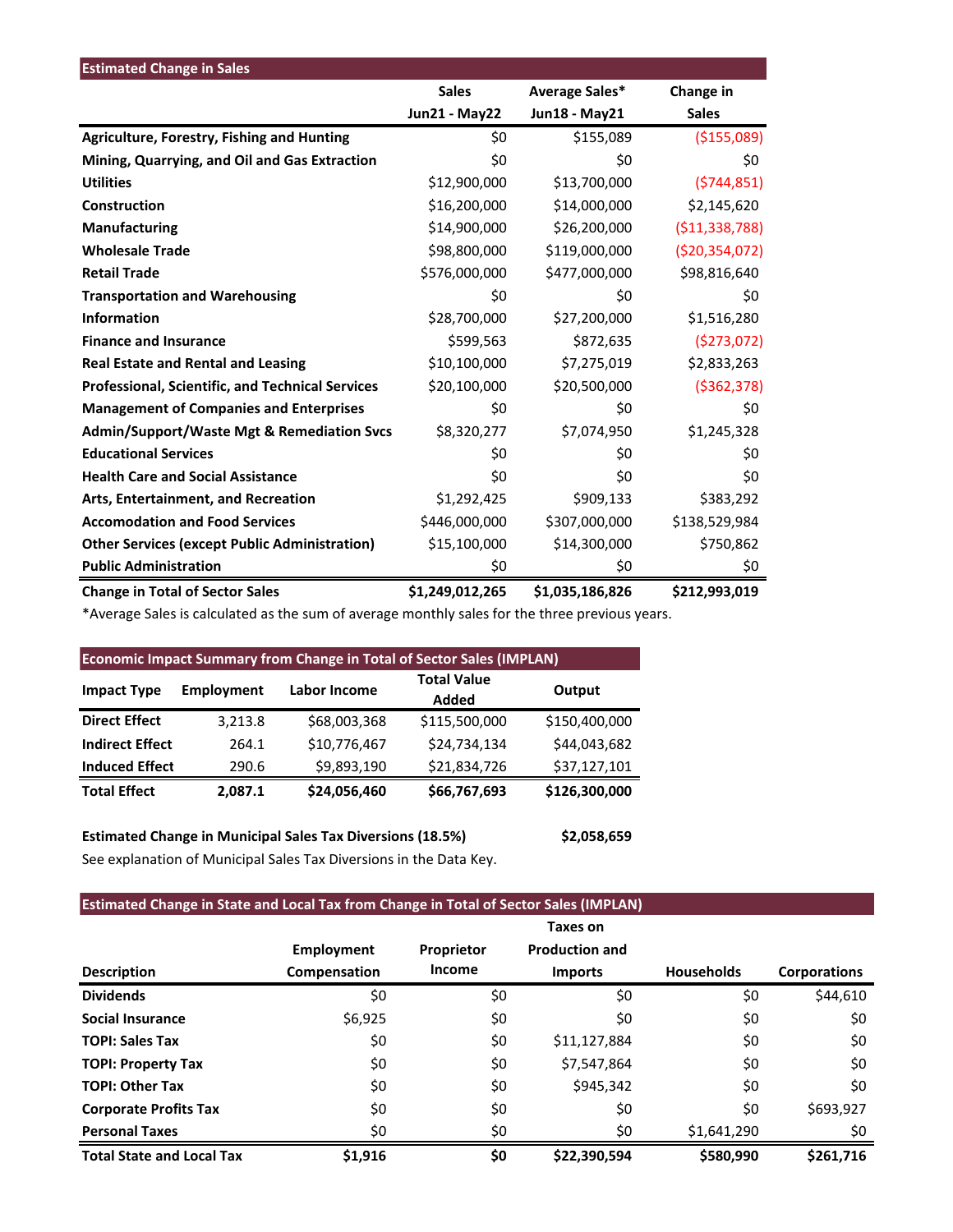# **Sales Tax Diversions and Special Levies**

| <b>Starkville Diversions</b> |           |           |           | <b>Starkville Hotel Tax Parks and Recreation</b> |           |          |          |          |          |
|------------------------------|-----------|-----------|-----------|--------------------------------------------------|-----------|----------|----------|----------|----------|
| Month                        | 2019      | 2020      | 2021      | 2022                                             | Month     | 2019     | 2020     | 2021     | 2022     |
| January                      | \$658,692 | \$669,750 | \$717,754 | \$779,475                                        | January   | \$0      | \$9,832  | \$7,188  | \$10,386 |
| February                     | \$581,714 | \$562,827 | \$595,337 | \$606,633                                        | February  | \$0      | \$11,352 | \$9,080  | \$10,919 |
| March                        | \$570,225 | \$561,076 | \$573,631 | \$685,174                                        | March     | \$0      | \$12,323 | \$9,059  | \$13,748 |
| April                        | \$651,691 | \$581,220 | \$776,060 | \$785,959                                        | April     | \$0      | \$5,842  | \$0      | \$17,496 |
| May                          | \$621,264 | \$537,899 | \$744,291 | \$780,956                                        | May       | \$0      | \$7,095  | \$13,376 | \$16,734 |
| June                         | \$603,984 | \$624,047 | \$668,902 |                                                  | June      | \$0      | \$4,864  | \$14,649 | \$0      |
| July                         | \$592,648 | \$638,018 | \$682,560 |                                                  | July      | \$0      | \$7,136  | \$16,660 | \$0      |
| August                       | \$562,850 | \$596,674 | \$700,670 |                                                  | August    | \$0      | \$9,453  | \$13,806 | \$0      |
| September                    | \$658,313 | \$679,121 | \$721,063 |                                                  | September | \$17,786 | \$11,298 | \$16,519 | \$0      |
| October                      | \$657,919 | \$669,909 | \$754,968 |                                                  | October   | \$22,159 | \$8,361  | \$19,974 | \$0      |
| November                     | \$609,687 | \$671,728 | \$716,595 |                                                  | November  | \$14,631 | \$13,603 | \$14,574 | \$0      |
| December                     | \$646,494 | \$600,453 | \$705,567 |                                                  | December  | \$16,221 | \$9,210  | \$15,425 | \$0      |

| <b>Starkville Restaurant Tax Parks and Recreation</b> |          |           |           | <b>Starkville Tourism and Convention Tax</b> |           |           |           |           |           |
|-------------------------------------------------------|----------|-----------|-----------|----------------------------------------------|-----------|-----------|-----------|-----------|-----------|
| Month                                                 | 2019     | 2020      | 2021      | 2022                                         | Month     | 2019      | 2020      | 2021      | 2022      |
| January                                               | \$0      | \$71,891  | \$78,717  | \$94,487                                     | January   | \$160,630 | \$165,993 | \$160,483 | \$189,165 |
| February                                              | \$0      | \$87,534  | \$92,490  | \$100,758                                    | February  | \$174,817 | \$181,209 | \$190,506 | \$202,323 |
| March                                                 | \$0      | \$79,430  | \$83,618  | \$113,085                                    | March     | \$182,415 | \$164,925 | \$170,375 | \$228,760 |
| April                                                 | \$0      | \$66,266  | \$131,052 | \$120,297                                    | April     | \$200,597 | \$133,637 | \$237,111 | \$240,721 |
| May                                                   | \$0      | \$61,894  | \$118,215 | \$128,651                                    | May       | \$193,958 | \$128,786 | \$235,947 | \$261,183 |
| June                                                  | \$0      | \$94,721  | \$99,591  | \$0                                          | June      | \$178,523 | \$138,149 | \$204,470 | \$0       |
| July                                                  | \$0      | \$77,280  | \$98,975  | \$0                                          | July      | \$166,847 | \$161,735 | \$199,492 | \$0       |
| August                                                | \$0      | \$78,558  | \$100,569 | \$0                                          | August    | \$158,081 | \$159,833 | \$204,730 | \$0       |
| September                                             | \$79,685 | \$95,645  | \$111,820 | \$0                                          | September | \$182,385 | \$198,618 | \$225,641 | \$0       |
| October                                               | \$88,259 | \$91,003  | \$123,495 | \$0                                          | October   | \$206,168 | \$188,396 | \$247,142 | \$0       |
| November                                              | \$82,645 | \$100,619 | \$121,715 | \$0                                          | November  | \$194,094 | \$205,047 | \$246,871 | \$0       |
| December                                              | \$91,792 | \$85,970  | \$110,929 | \$0                                          | December  | \$213,655 | \$178,173 | \$224,160 | \$0       |

| <b>Starkville-Oktibbeha Tourism</b> |          |          |          |          |  |  |  |
|-------------------------------------|----------|----------|----------|----------|--|--|--|
| Month                               | 2019     | 2020     | 2021     | 2022     |  |  |  |
| January                             | \$13,885 | \$19,208 | \$12,372 | \$18,921 |  |  |  |
| February                            | \$75,675 | \$21,954 | \$11,352 | \$18,309 |  |  |  |
| March                               | \$27,775 | \$21,677 | \$14,853 | \$24,077 |  |  |  |
| April                               | \$28,323 | \$11,865 | \$22,596 | \$34,038 |  |  |  |
| May                                 | \$32,483 | \$14,199 | \$25,505 | \$30,109 |  |  |  |
| June                                | \$32,408 | \$9,368  | \$24,509 | \$0      |  |  |  |
| July                                | \$37,925 | \$13,313 | \$30,681 | \$0      |  |  |  |
| August                              | \$26,201 | \$16,840 | \$24,959 | \$0      |  |  |  |
| September                           | \$31,805 | \$16,186 | \$29,353 | \$0      |  |  |  |
| October                             | \$40,518 | \$14,374 | \$36,668 | \$0      |  |  |  |
| November                            | \$28,403 | \$24,307 | \$26,258 | \$0      |  |  |  |
| December                            | \$32,174 | \$12,938 | \$28,243 | \$0      |  |  |  |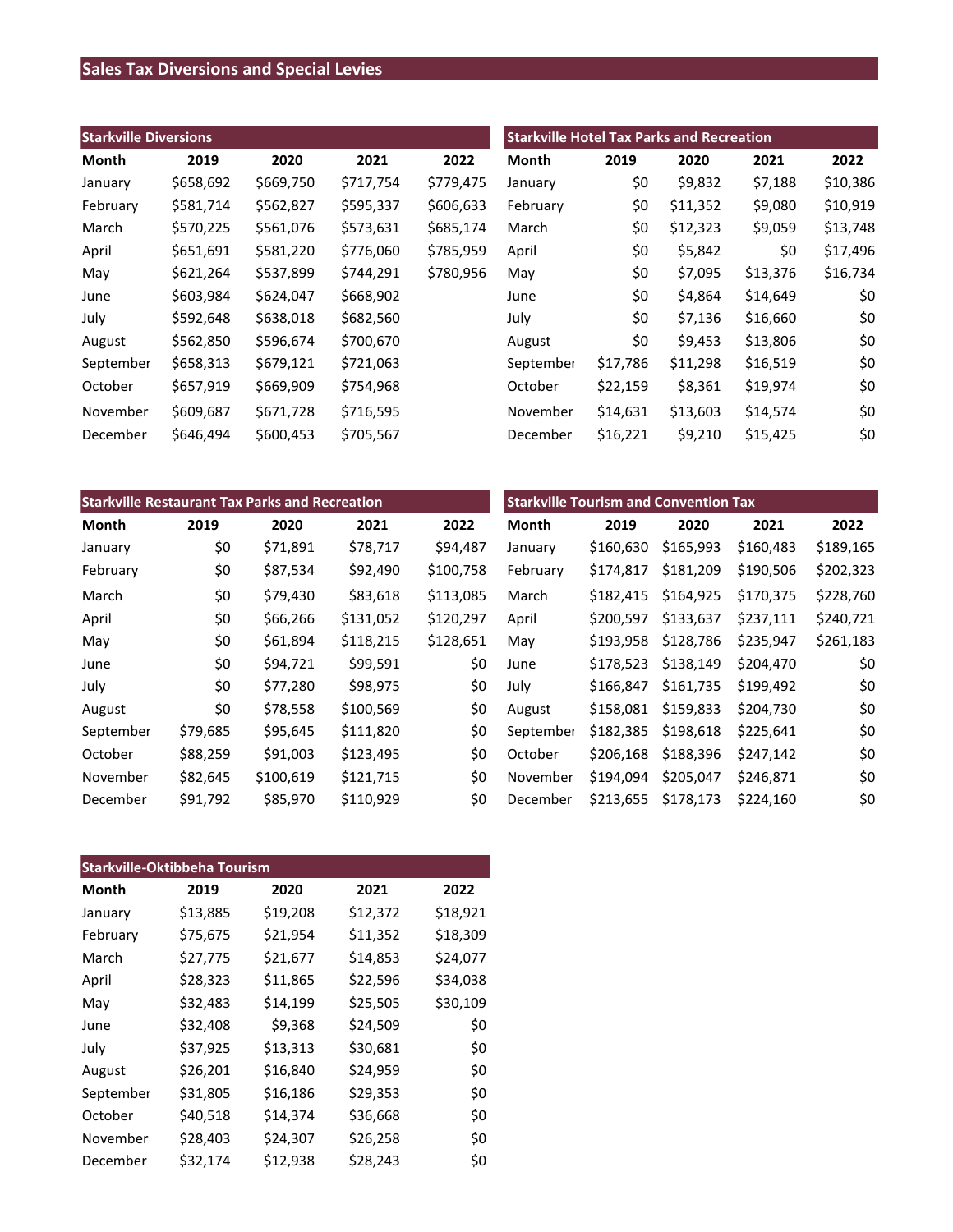#### **Estimated Change in Federal Tax from Change in Total of Sector Sales (IMPLAN)**

|                                 |              |                   | Taxes on              |                   |                     |
|---------------------------------|--------------|-------------------|-----------------------|-------------------|---------------------|
|                                 | Employment   | <b>Proprietor</b> | <b>Production and</b> |                   |                     |
| <b>Description</b>              | Compensation | Income            | <b>Imports</b>        | <b>Households</b> | <b>Corporations</b> |
| <b>Social Insurance</b>         | \$10,547,467 | \$266,291         | \$0                   | \$0               | \$0                 |
| <b>TOPI: Taxes</b>              | \$0          | \$0               | \$2,623,463           | \$0               | \$0                 |
| <b>Corporate Profits Tax</b>    | \$0          | \$0               | \$0                   | \$0               | \$1,432,000         |
| <b>Personal Tax: Income Tax</b> | \$0          | \$0               | \$0                   | \$3,715,104       | \$0                 |
| <b>Total Federal Tax</b>        | \$2,632,340  | \$80,358          | \$3,100,380           | \$1.272.749       | \$541.270           |

### **DATA Key**

#### **Total Sales as Indicated by Sales Tax**

North American Industrial Classification Sectors (NAICS) sectors included in the "Total Sales as Indicated by Sales Tax" statistics include: Sector 11 – *Agriculture, Forestry, Fishing and Hunting* ; Sector 21 – *Mining, Quarrying, and Oil and Gas Extraction* ; Sector 22 – *Utilities*; Sector 23 – *Construction* ; Sector 31-33 – *Manufacturing* ; Sector 42 – *Wholesale Trade* ; Sector 44-45 – *Retail Trade* ; Sector 48-49 – *Transportation and Warehousing* ; Sector 51 – *Information* ; Sector 52 – *Finance and Insurance* ; Sector 53 – *Real Estate and Rental and Leasing* ; Sector 54 – *Professional, Scientific, and Technical Services*; Sector 55 – *Management of Companies and Enterprises* ; Sector 56 – *Administrative and Support and Waste Management and Remediation Services* ; Sector 61 – *Educational Services*; Sector 62 – *Health Care and Social Assistance* ; Sector 71 – *Arts, Entertainment, and Recreation* ; Sector 72 – *Accommodation and Food Services* ; Sector 81 – *Other Services (Except Public Administration)* ; and Sector 92 – *Public Administration* .

#### **Retail Sector Sales**

Retail Sector Sales includes NAICS Sector 44-45 – Retail Trade.

#### **Accommodation and Food Service Sector Sales**

Accommodation and Food Services Sector Sales includes NAICS Sector 72 – Accommodation and Food Services.

#### **Estimated Change in Sales**

To determine the economic impact of changes in specific sector sales, the average monthly sales by sector (using sales from the thirty-six months prior to the study time frame) was subtracted from the sales for that sector in the study time frame. For this publication, each month's sector sales from April 2018 through March 2020 were averaged and subtracted from sector sales occurring in the April 2020 through March 2021 time period to obtain the Change in Sales estimate. The estimated changes in sales for all sectors were summed to obtain the estimate for the change in Total of Sector Sales.

Municipalities are assigned to the county in which the largest proportion of the municipality's population resides (e.g., while the city of Jackson lies in Hinds, Madison, and Rankin Counties, Jackson was "assigned" to Hinds County because the majority of its population resides in Hinds County).

If the change in sales is negative, this indicates that the sales for the specific geographic area fall below expected values when using the previous three years as a benchmark. If the change in sales is positive, then the sales for the specific geographic area is greater than what would have been expected when using the three previous years as a benchmark.

#### **Estimated Change in Municipal Sales Tax Diversions**

Municipalities receive 18.5 percent of sales tax collected within their boundaries from the Mississippi Department of Revenue that can be used in the general budget(counties are not eligible for this allocation). The estimated change in the municipal sales tax diversion is calculated as 18.5 percent of the change in Taxes on Production and Imports: Sales Tax estimated in the Estimated Change in State and Local Tax from Change in Total of Sector Sales table.